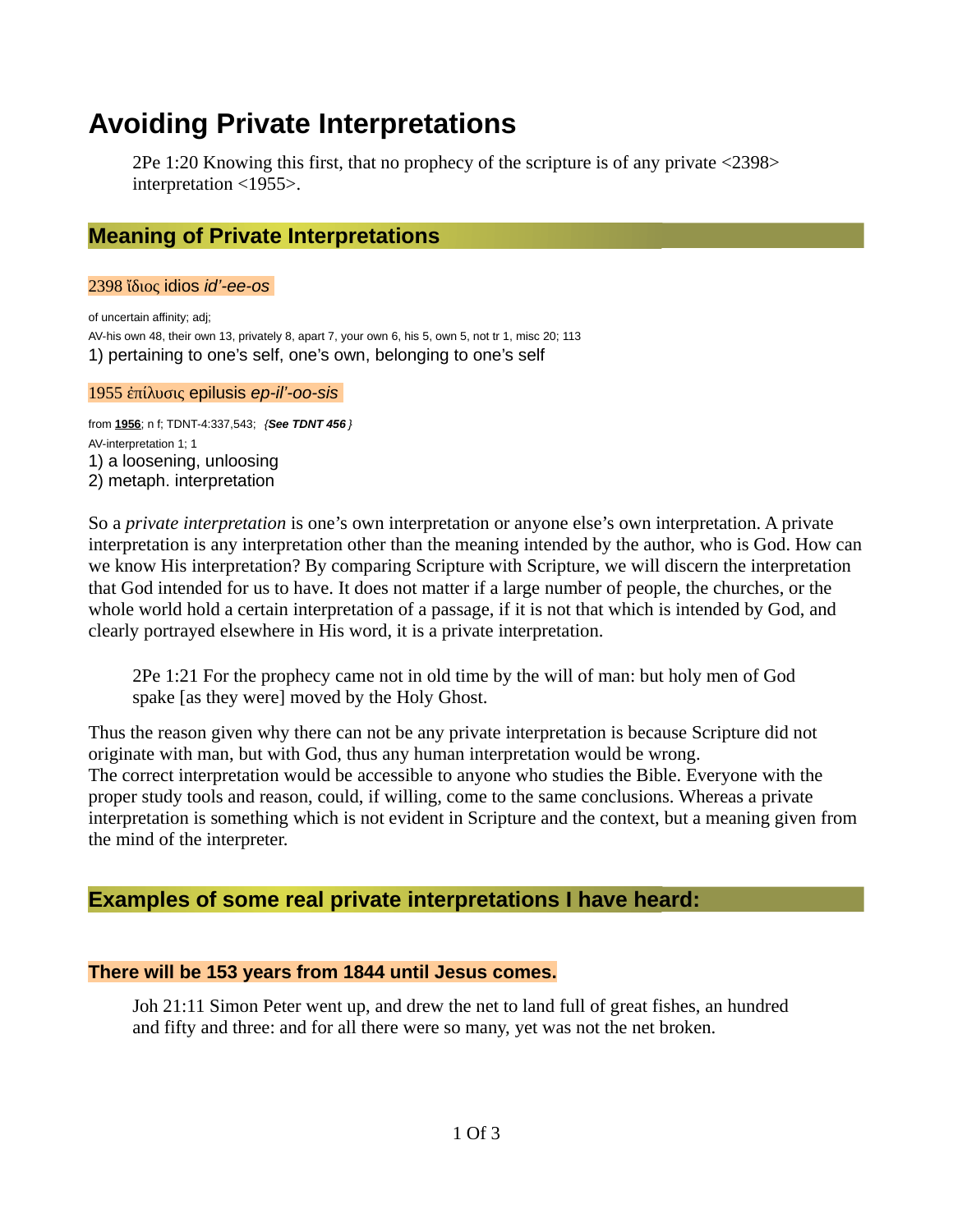There are no Scriptures which state that a fish represents a year. There is no Scripture stating that if this passage is a prophecy, when it should begin. There is no Scripture indicating that it is even a prophecy instead of a literal event that we are to accept as just that.

#### **Independent ministries are prophesied to exist and will have pure doctrines and the outpouring of the holy spirit. SDA church and SDARM are apostate and condemned.**

Lu 10:31 And by chance there came down a certain priest that way: and when he saw him, he passed by on the other side. :32 And likewise a Levite, when he was at the place, came and looked [on him], and passed by on the other side. :33 But a certain Samaritan, as he journeyed, came where he was: and when he saw him, he had compassion [on him], :34 And went to [him], and bound up his wounds, pouring in oil and wine, and set him on his own beast, and brought him to an inn, and took care of him.

Where is there any Scriptural evidence that a priest represents the SDA Church, or that a Levite represents the SDARM? Where is there evidence that this parable is to be considered a prophecy? Shall we make every parable a prophecy? What rules exist to differentiate which stories should be taken as prophecies and which ones are just to teach a simple lesson?

#### **A certain individual claims to be the interpreter of the Scriptures and that we must go to him to receive our messages to give to the people, not directly to the Scriptures themselves.**

Zec 4:2 And said unto me, What seest thou? And I said, I have looked, and behold a candlestick all [of] gold, with a bowl upon the top of it, and his seven lamps thereon, and seven pipes to the seven lamps, which [are] upon the top thereof: :3 And two olive trees by it, one upon the right [side] of the bowl, and the other upon the left [side] thereof. :12 And I answered again, and said unto him, What [be these] two olive branches which through the two golden pipes empty the golden [oil] out of themselves?

#### **We should not mingle or confuse the doctrines of the SDA church with daughter organization that came out of it in 1914 in Russia**

Ex 34:25 Thou shalt not offer the blood of my sacrifice with leaven; neither shall the sacrifice of the feast of the passover be left unto the morning. :26 The first of the firstfruits of thy land thou shalt bring unto the house of the LORD thy God. *Thou shalt not seethe a kid in his mother's milk.*

Nowhere in Scripture do we find evidence to interpret a kid and its mother as a church and its mother church. The animals allowed to be eaten were to be sacrificial animals and represented Christ. For example:

*Ge 9:4 But flesh with the life thereof, [which is] the blood thereof, shall ye not eat.*

*Le 17:11 For the life of the flesh [is] in the blood: and I have given it to you upon the altar to make an atonement for your souls: for it [is] the blood [that] maketh an atonement for the soul.*

Here we see that they were not to eat blood because the blood of sacrificial animals was used to make atonement. This symbolism connected with animals allowed to be eaten was the same reason a kid was